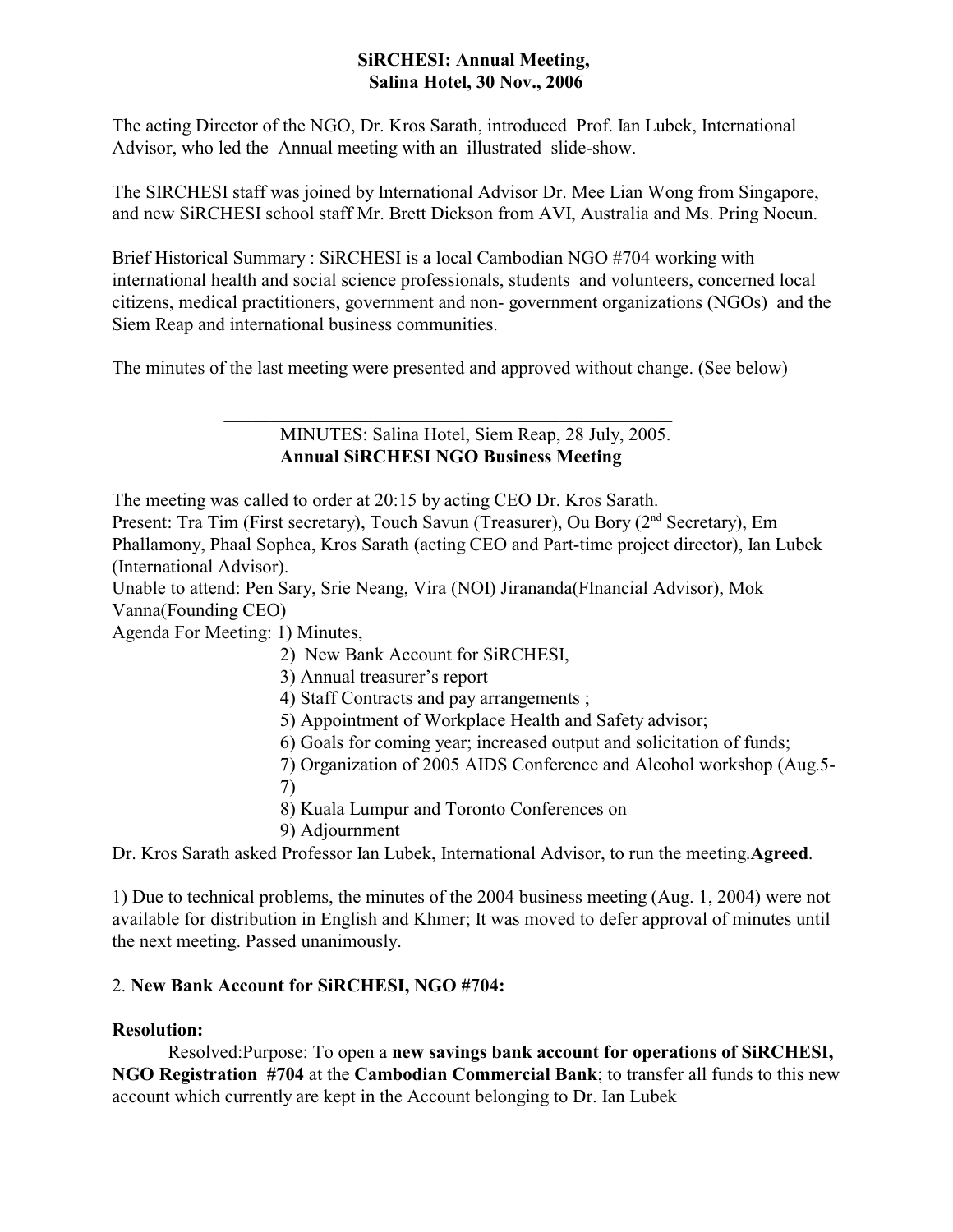(#802-03-2 02116-1. Dr. Lubek will continue to use the old account, personally.

### **Approved unanimously**.

**Conditions for operating and Signatories**: Much discussion focused on the fairest and most efficient way to allot signatures. It was decided that the signing authorities for the new NGO SiRCHESI account would henceforth be: **Dr. Kros Sarath, Ms. Em PhallaMony and Mme Ou Bory. Two out of those three signatures** will be needed for withdrawals. Dr. Lubek, the University of Guelph and various funding organizations will from time to time transfer funds into the new SiRCHESI account.

### **Approved unanimously**

[A] copy of the resolution will be signed by all those voting and forwarded to the CCBank.]

3)As the Annual Accounting of all SirCHESI donated funds and disbursement receipts will first be conducted at the University of Guelph,Canada, by their Audit Department in late December, 2005, the annual SiRCHESI treasurer's report is deferred until year-end, when that report can be obtained.It was reported that about \$2700 was on-hand currently in Siem Reap, and that other funds were arriving in Guelph for later transfer by wire. It was estimated that SiRCHESI expenses for the conference would be \$500-700. **Agreed** 

4) Staff Contracts and pay arrangements:

 Dr. Lubek described the pressure on beer distributors to pay "fair wages" and that SiRCHESI's research revealed that the average woman, especially beer promoters, had over 4 dependents and required about \$110 per month to feed their families. It was decided that all SiRCHESI staff should aslo earn at least that amount, through their part-time salary with SiRCHESI, or their salaries with government agencies. SiCHESI salaries will be raised to \$90 per month, upon signing a contract with listed duties undertaken and hours of par-time service. Ian Lubek and Kros Sarath to follow up. **Agreed unanimously**.

5) Appointment of Health and Safety Workplace advisor– deferred to next staff meeting, when more information about Cambodian Labour Code can be available

6) Goals for coming year: In order to ask for additional funds from MAC Cosmetics AIDS Fund, and from charitable donors, evidence of increasing efforts must be shown. We have adjusted salaries and outreach honoraria to obtain a 50-100% increase over current figurtes (about 220 interventions per year).

7) Plans for workshop on Alcohol Aug. 5<sup>th</sup>, and conference Aug. 6-7 are procedding and invitations will be distributed on Monday.

8) It is hoped that 3 Siem Reap persons can join Ian Lubek and Lakshmi Ganapathi and a delegation from Phnom Penh, under sponsorship of the Global Women's Fund, to present our work and beer-promoter testimonials at the Asian Conference on Reproductive Health, Kuala Lumpur, Nov. 17-21. The International conference on HIV/AIDS meets in Toronto in late August, 2006 and it is hoped that SiRCHESI can get scholarships to come and present our work.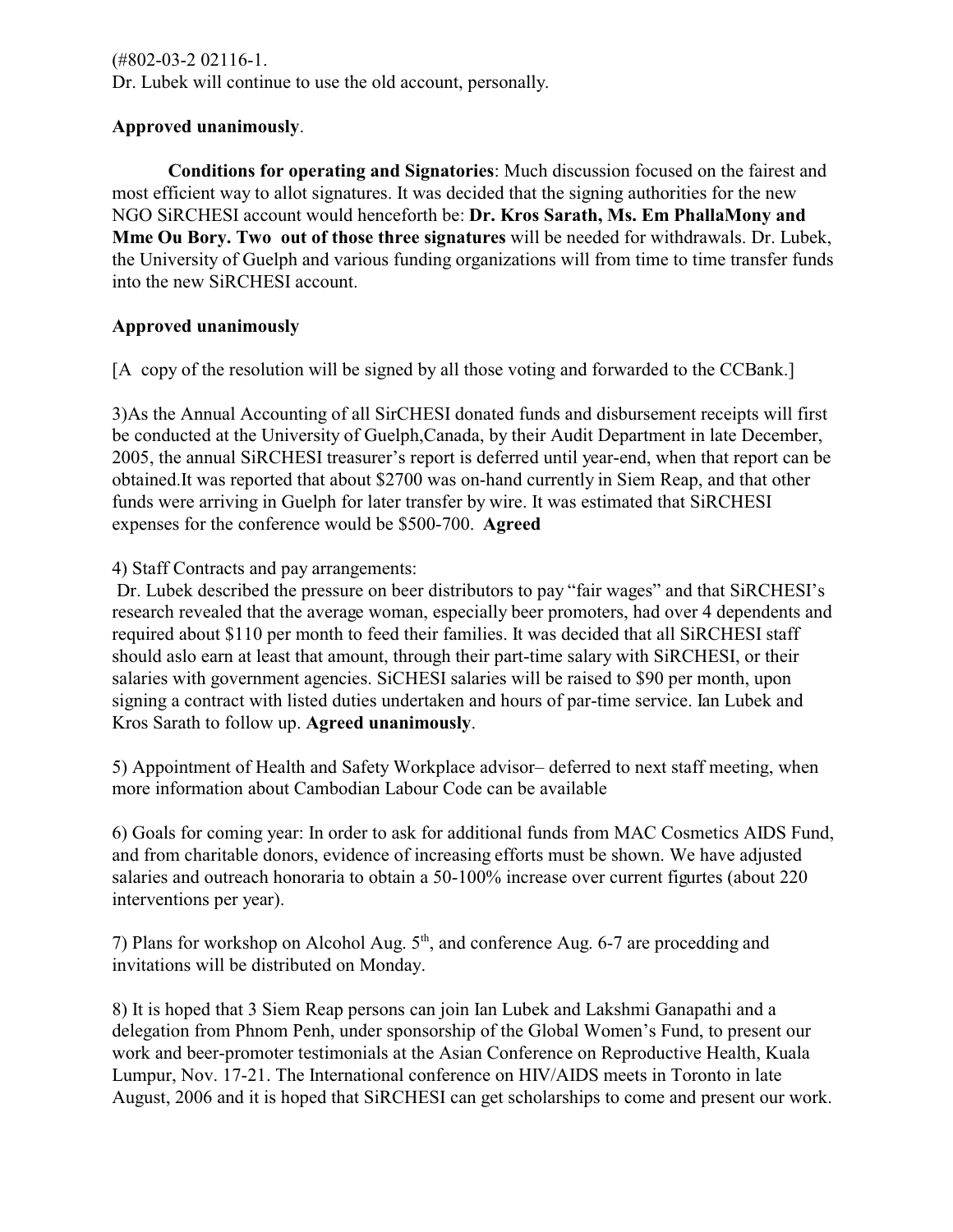9) Meeting was adjourned by unanimous consent at 22:15.

Minutes submitted by: Ian Lubek, (SiRCHESI International Advisor) July 29<sup>th</sup>, 2005. Siem Reap ; editorial revisions made July  $30<sup>th</sup>$ .

An overview of the budget in 2006 and projections for 2007 was offered by Professor Ian Lubek, in the absence of the University of Guelph's annual audit report.

Financial Statement– 2006

\_\_\_\_\_\_\_\_\_\_\_\_\_\_\_\_\_\_\_\_\_\_\_\_\_\_\_\_\_\_\_\_\_\_\_\_\_\_\_\_\_\_\_\_\_\_\_\_\_\_\_\_\_\_\_\_\_\_\_\_\_\_\_\_

Income in 2006 for Programs scheduled 2006- 2007

1)SiRCHESI HIV/AIDS Education outreach/operating Grant from M.A.C. AIDS Fund: \$41,000 US 2) SiRCHESI HIV/AIDS Prevention/Hotel Training Program: : \$50,000 3) Fundraising in 2005-6 : Individual contributrions: \$9500 4) Matched Funds: Rotary International /M.A.C.: 2005-6 \$9500 5) Toronto Fundraising Evening, Hugh's Room, with Mu Sochua, shared with NGO Khemara :  $$711$ 

## **Expenses:**

It was estimated that monthly costs for running SiRCHESI's outreach educational and operating budgets in 2006 and 2007 were approximately \$2000 monthly, which covers program costs from January 2006 - August, 2007.

It was estimated that the maximum costs for the First Cohort of the SiRCHESI school program, with 14 students would be \$3000/month in 2007, with additional fellowship commitments until Oct. 2008, at \$1200 monthly. Maximal Cost for Cohort 1 \$36,000 + \$9,600 = \$45,600 (reduced by contributions from partner hotels).

Aproximately \$5000 or more will be available for startup of Cohort 2 in August, 2007, and additional funds will be sought in 2007 to complete Cohort 2. .

### **The \$19,000 raised in 2005 and matched, helped supplement Education/Outreach budget items in 2005, with some carryover into early 2006.**

### **Staff for 2007-8:**

**Dr. Kros Sarath and the staff had discussed amongst themselves a reorganization of staff according to skills and duties.** 

**\_\_\_\_\_\_\_\_\_\_\_\_\_\_\_\_\_\_\_\_\_\_\_\_\_\_\_\_\_\_\_\_\_\_\_\_\_\_**

**It was decided that for 2007,** outreach workers/peer educators would receive incentive payments of \$22.50 for at least 30 contacts per month, as well as per diems for workshop activities: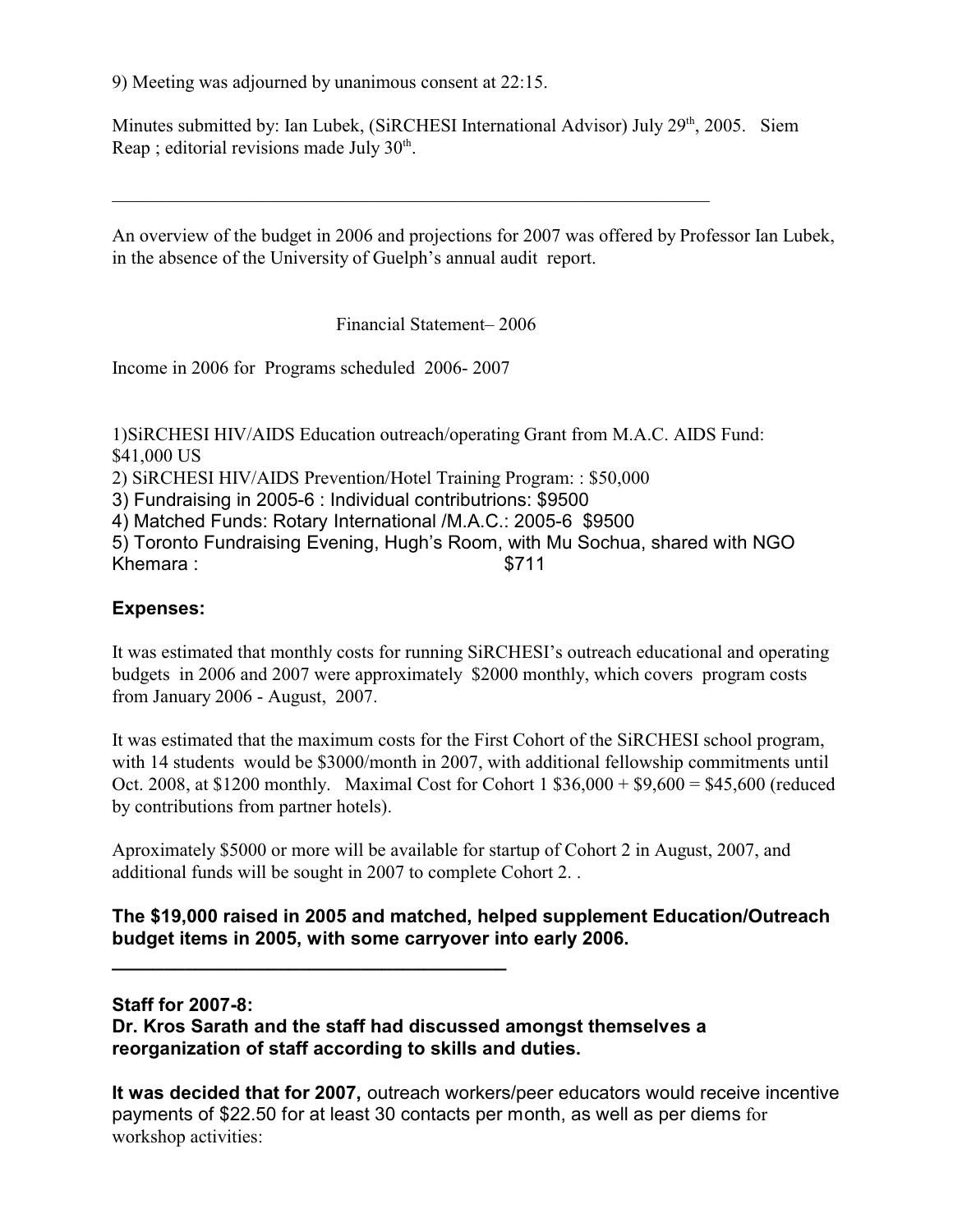2 of the salaried SiRCHESI staff, former beer-sellers doing outreach education and workshop interventions, would now be transferred to the outreach educators (with 15 others) .

Other staff would receive contracts starting January 1, 2007, and all staff procedures would comply with the Cambodian Labour Code (e.g., severance pay, etc.)

With the startup of the Hotel Training program in November, 2007, SiRCHESI has committed to paying three new staff:

1) English Teacher/Assitant Program Director: Australian Volunteers International, Mr. Brett Dickson, who started his staff-English instruction after his arrival in April, 2006.

2) Counsellor, Khmer Teacher/Associate Director: Ms. Pring Noeun

3) IT Advisor/Accountant/Translator: (Note: Filled later in Dec. By Mot Song Heng)

A school location is being rented at the Central Market after Dec. 1st

Other expenses associated with the school will involve: telephone, internet, furnishings, photocopies, and monthly fellowships for the students.

### **Supplementary NOTE: (Not reported during business meeting).**

Because of receipt of two differentiated MAC grants in 2006-7, it was decided to re-organize the SiRCHESI bank accounts as follows,as of Dec. 1, 2007.

1) Original SiRCHESI Bank Account: For Education outreach and operating: Singatures: Dr. Sarath Kros (Director) , Ms. Touch Savun (treasurer)

2) Supplementary SiRCHESI Bank Account , for Hotel Apprenticehsip program: Dr. Sarath Kros (Director) , Ms. Touch Savun (treasurer)

3) Additional SiRCHESI/UofGuelph/International consultant Account: For charitable donations, fundraising, miscellaneous funds, additional expenses not covered by grants: Ian Lubek, International Advisor

Slides reviewed the programs of 2006 and plans for 2007:

Since 2001, SiRCHESI has developed and implemented health promotion skills, behavioural monitoring, outreach and resources for HIV/AIDS prevention and alcohol reduction. We have created health education workshops and outreach for men, married women, beer-sellers and young persons at risk

Re: HIV/AIDS Outreach, it was decided by the staff to Increase monthly outreach target to 6000 per year for 2007 (from an estimated 4000 for 2006) .

We will conduct refresher meeting/ training sessions with 15 outreach workers, staff and peer edcators with Dr. Mee Lian Wong (first session Nov. 30, 2006), top discuss new educational techniques and evaluations